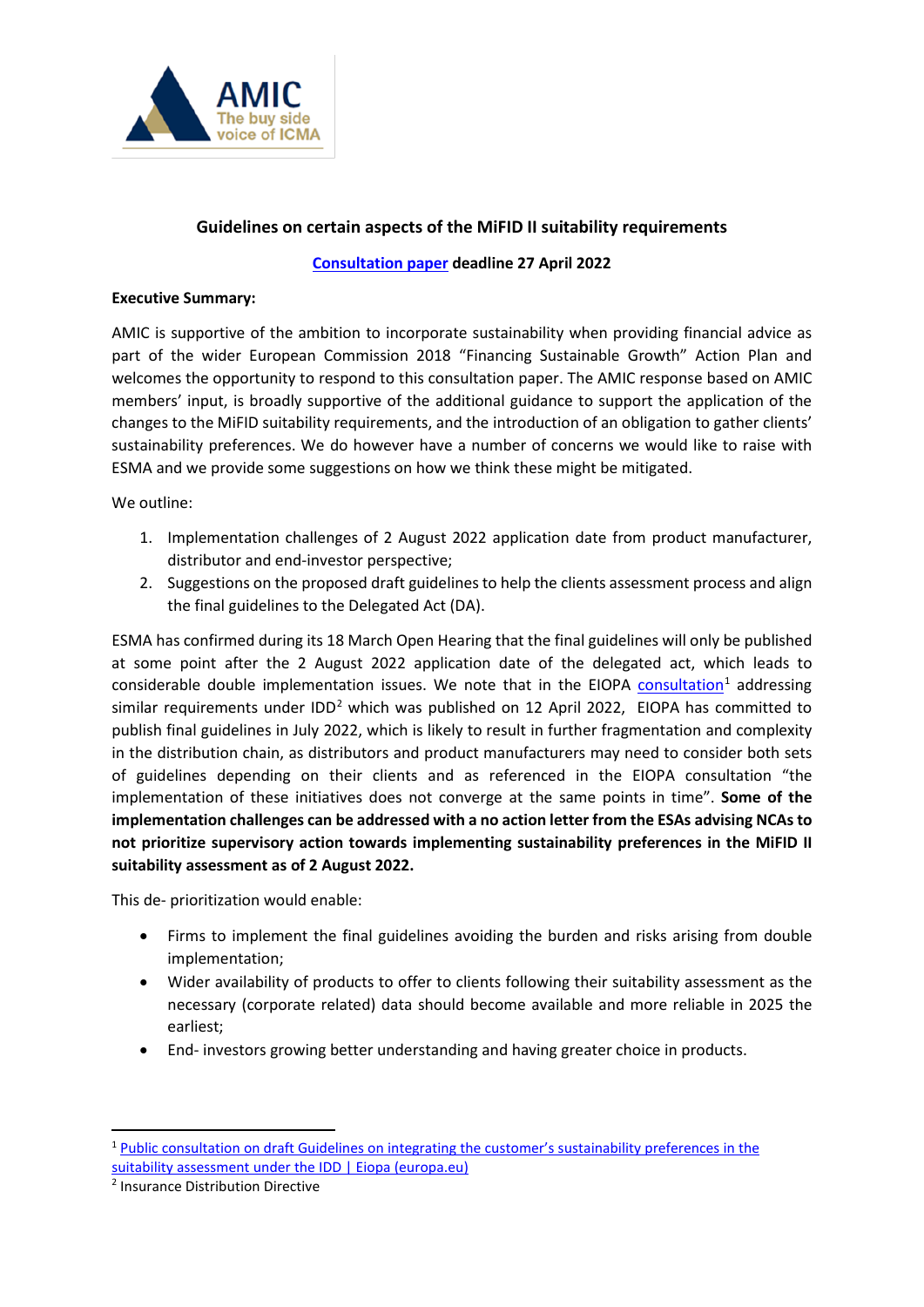At the ESMA open hearing, a number of concerns and requests for clarity were raised by advisors which are also shared by AMIC members.

On the detail of the suggested approach, **key AMIC suggestions include**:

- **The guidelines taking into consideration the distinct knowledge and experience between retail and non-retail investors thus allowing the flexibility for firms to adapt their assessment approaches based on their client segment.**
- **Aligning wording exactly to the DA to avoid divergence between the DA requirements and the final guidelines.**
- **Allow for much greater flexibility in permitting dialogue between the clients and distributors which will help clients' understanding of the concepts and the limited but evolving product availability .**
- **Recognizing the likelihood that clients will need to adapt their sustainability preferences as standard procedure and accordingly lighten some of the record keeping requirements.**
- **Instead of a prescriptive sequence of questions, advisers could adopt a "menu" driven approach or present a cross-referencing between available products and the extent to which each criteria is met. These approaches would allow distributors to reference existing market practices and the currently available investment products to help the client understand the nuances and differences in the products available under each of the three offered options, as opposed to being limited to explaining the concepts in theoretical terms as they are defined under the Taxonomy and SFDR.**
- **Forbearance period: The risks and challenges arising from the sequencing issue of this DA as of 2 August 2022, can be addressed with a no action letter from the ESAs advising NCAs to not prioritize supervisory action towards enforcing those provisions as of 2 August 2022. This forbearance period of at least one year will:**
- **Avoid the double implementation difficulties arising from the final guidelines being published only after the 2 August 2022 application date and facilitate consistency of application between ESMA Guidelines and Level 2;**
- **Ensure wider product availability as the data set from large corporate underlings will extend and become more reliable with the first Taxonomy Art.8 reporting in 2023 and 2024, and then with the standardization of corporate reporting, likely from 2025 onwards.**

## **GUIDELINE 1: INFORMATION TO CLIENTS ABOUT THE PURPOSE OF THE SUITABILITY ASSESSMENT AND ITS SCOPE**

In order to help clients understand the concept of "sustainability preferences" and the choices to be made in this context, firms should explain the term and the distinction between the different elements of the definition of sustainability preferences under a) to c) and also between these products and products without such sustainability features in a clear manner, avoiding technical language. Firms should also explain what environmental, social and governance aspects mean.

## *Q1. Do you agree with the suggested approach on the information to clients about the purpose of the suitability assessment and its scope? Please also state the reasons for your answer.*

We generally agree with the suggested approach on the information to clients about the purpose of the suitability assessment and its scope. In the first instance, a clear distinction should be made between the requirements directed at retail investors and the requirements directed at non – retail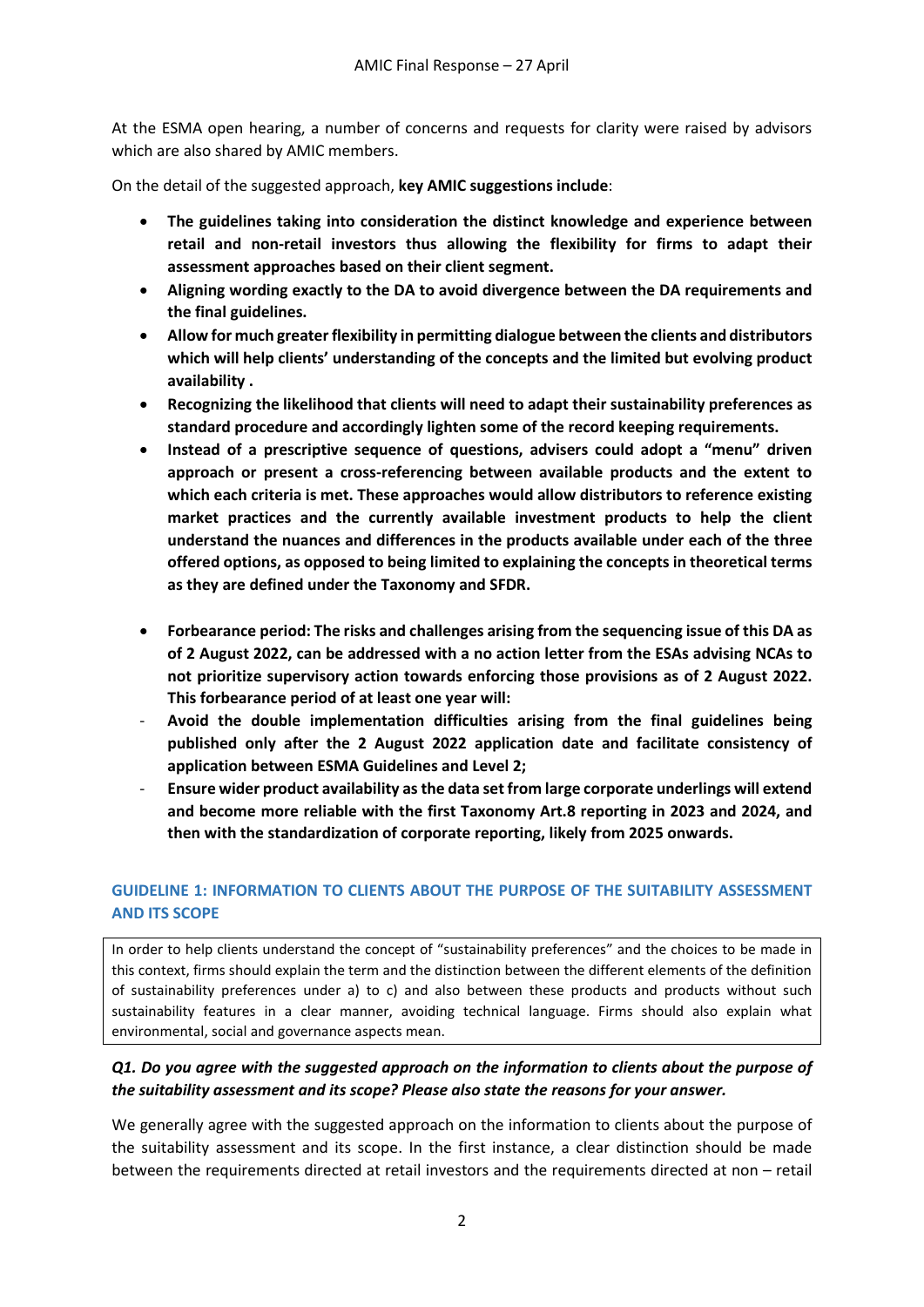investors – being either in the context of investment advice or in the context of discretionary portfolio management. The guidelines should allow for firms to have flexibility in tailoring the terms used and their explanations based on their clients' sophistication and existing knowledge and experience. Due to these critical distinctions in the client base, the requirements to (1) avoid technical language and (2) explain what ESG aspects are, should apply mainly to retail investors.

We have several additional concerns about paragraph 16 which we explain in our response to Q2.

# *Q2. Do you agree with the new supporting guideline in relation to the information to clients on the concept of sustainability preference or do you believe that the information requirement should be expanded further? Please also state the reasons for your answer.*

It is important for clients to understand the three concepts they are to base their sustainability preferences on in non-technical terms – proportionally depending on their retail vs non-retail nature.

## **Communicating to clients complex and theoretical concepts based on unfinished regulation:**

Firms are missing clarity on critical elements of the options presented to clients as the underlying legislations are not yet finalised:

- The Taxonomy Regulation to date, only covers environmental objectives (and only two out of the six environmental objectives are in the process of finalisation), whereas a sustainable investment under the SFDR covers both environmental and social objectives.
- Investee companies will start their first quantitative reporting on taxonomy alignment for non-financial undertakings as of 1 January 2023 when Article 8 of the TR applies to nonfinancial undertakings.
- The disclosures in relation to the percentage of sustainable investments under SFDR will only be available once the SFDR RTS apply from 1 January 2023.

The concepts of a sustainable investment (SI) as currently defined under the different regulations have to pass conditions which have distinct but also some overlapping criteria. The Taxonomy Regulation to date, only covers environmental objectives (and only two out of the six environmental objectives have been finalised), whereas a sustainable investment under the SFDR covers both environmental and social objectives. The environmental objectives under SFDR can be Taxonomy and non-Taxonomy aligned. The complexity of the interplay between the TR and SFDR adds further difficulty in explaining clear distinctions between the options to the clients.

Ultimately basing explanations and figures using missing data in the suitability assessment risks misinforming and confusing clients when explaining the different elements of the definition of "sustainability preferences". These concepts remain theoretical until the necessary data becomes available and the market becomes more mature. There is a clear risk of confusing and even deterring investors when trying to explain these consequences of "in flight", unfinished and very technical regulations.

### **Data gap and product availability:**

• Given the considerable data gap where the full data set will not be available until 2025, asset managers are not yet in the position to offer suitable products for the distributors to present to clients. Asset managers are very much working on new products and it is a top priority, but the existing product investment universe is very narrow and there is a considerable risk of no product availability to match clients' sustainability preferences according to the 3 criteria a) c). Thus not only are the multiple definitions and criteria confusing and complex to explain to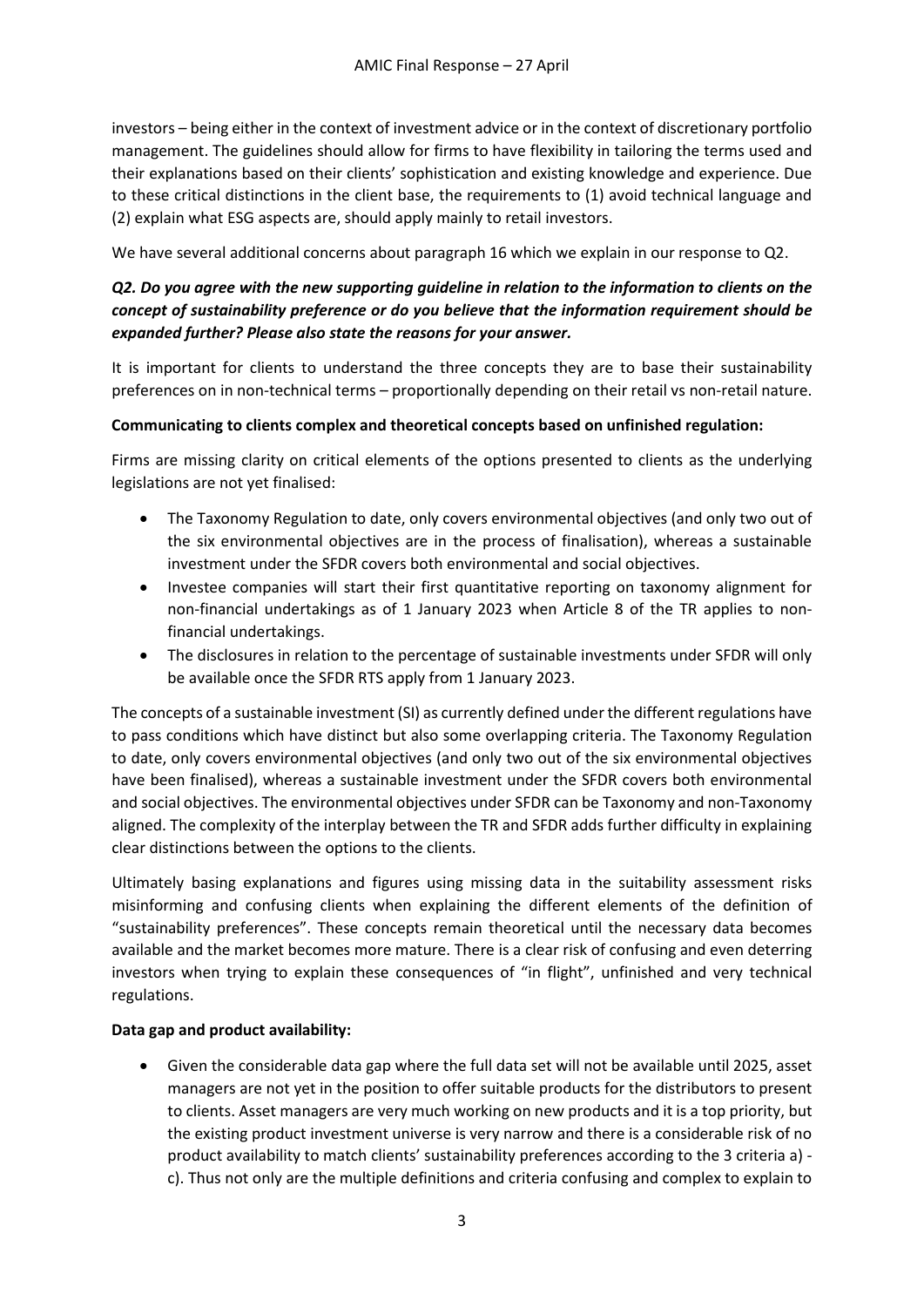clients, but because of the extended coverage (to social objectives also) of SFDR compared to the corporate market coverage of public/actual data – the product availability for each considered option is different and the investment universe will be very narrow to start with, particularly for environmentally sustainable investments under the TR.

#### **Final Guidelines publication sequencing issue:**

- The ability to offer an appropriate and wide range of products to match clients' preferences is further challenged by the timing of publication of the final guidelines. Based on the current implementation timeline, the final guidelines will be published after the 2 August 2022 application date. The product manufacturers and distributors need to take the final guidelines into consideration to ensure their products meet the requirements, that the necessary data between manufacturers and distributors is transferred, and that the firms have sufficient time to train their client facing staff. There is a strong likelihood that the industry will be exposed to double implementation. Processes will need to be adapted once the final guidelines are published and there is a considerable additional administrative and implementation cost burden with the resulting systems and processes that will need to be updated. This double implementation also increases risk of confusing end-investors even further. On  $12<sup>th</sup>$  April 2022, EIOPA published a similar consultation on draft guidelines for integration of sustainability preferences in the suitability assessment under the IDD. We note that EIOPA are committing to publish final guidelines in July, before the application of the sustainability preferences. This difference in timing may further add to the lack of consistency between interlinking regulations and introduces further complexity.
- The EIOPA draft guidelines also make a differentiation between where information is to be sourced from between 2 August 2022 and 1 January 2023, and after 1 January 2023, recognising that the SFDR RTS will not be in effect until the later date. A clear statement of forbearance for FMPs during this period, recognising that certain rules are incomplete or have not come into effect would provide some level of comfort to the industry and allow them to operate with more confidence in the early phase.
- Alternatively an implementation period of twelve months would allow the industry to adapt, for the application of the SFDR RTS more detailed disclosure requirements to come into effect and for the first taxonomy alignments of corporate companies to be made public.

### **Proposed approaches:**

Communicating these options to clients, while the necessary data to match products to the proposed options a)-c) is not yet available and not standardised risks compromising the quality and reliability of the information provided to clients and ultimately not having any products to offer. We would thus suggest:

• **Flexibility on the client journey through assessment**: allow firms to offer market context in their explanations and inform their clients upfront on the market reality when explaining the available options a)-c) on (1) the current level of data availability and reliability regarding Taxonomy alignment; (2) explain that there is currently a limited investment universe given the data gaps and unfinished regulation. Thus explaining that the scope of available products will grow in the future as the regulations are finalised and data, which products rely on, becomes available.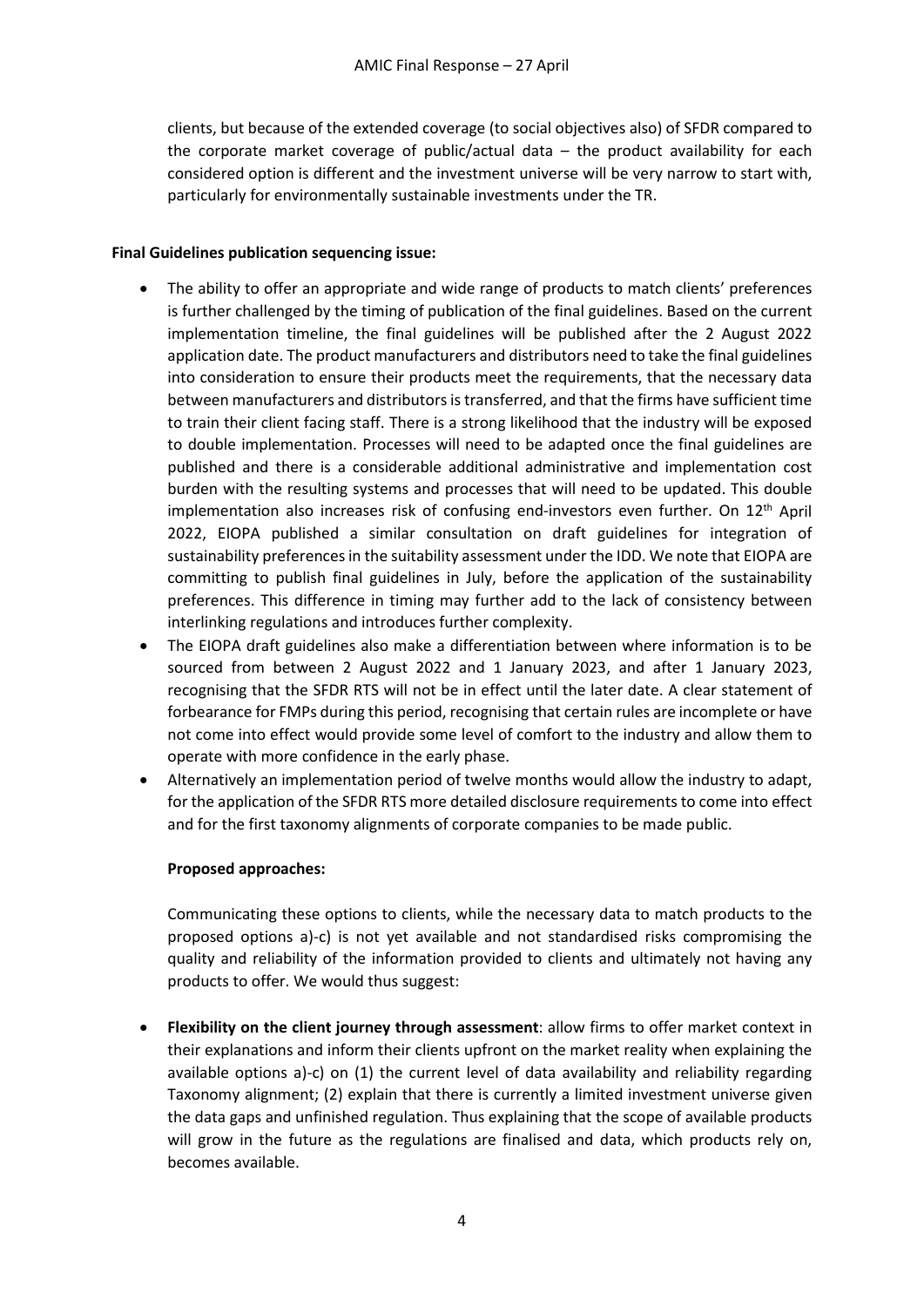- When explaining the proposed options, instead of a prescriptive sequence of questions, advisers could adopt a "**menu" driven approach** where they should be able to **reference existing market practices** and the currently available investment products to help the client understand the nuances and differences in the products available under each (or in combination) of the three offered options, as opposed to be limited to explaining the concepts in theoretical terms as they are defined under the Taxonomy and SFDR. Another option would be to present the client with a cross-referencing between available products and the extent to which each criteria is met.
- **Forbearance period**: The risks and challenges arising from the sequencing issue of this DA as of 2 August 2022, while the final ESMA guidelines will not be issued and complied with (or not) by National Competent Authorities (NCAs) before the end of this year, should be addressed with a letter from the ESA's advising NCA's not to prioritize supervisory action towards enforcing those provisions as of 2 August 2022. This forbearance period, **of at least 12 months**, will facilitate consistency of application between ESMA Guidelines and Level 2, as well as higher availability of the necessary Taxonomy and SFDR data. Thus product manufacturers and distributors will be better able to collect, validate, consolidate data and integrate the final Guidelines to offer the desired and compliant products in the most proper way.

#### **GUIDELINE 2: ARRANGEMENTS NECESSARY TO UNDERSTAND CLIENTS**

The information on the sustainability preferences of the client should include all aspects mentioned in the definition of "sustainability preferences" according to Article 2(7) of the MiFID II Delegated Regulation and should be sufficiently granular to allow for a matching of the client's sustainability preferences with the sustainability-related features of financial instruments. Granularity of information should also allow for a combination of the different aspects mentioned in Article 2(7). Firms should collect the following information from clients:

• Whether the client has any sustainability preferences (yes/no).

• Whether – and if so, to what extent - the client has sustainability preferences with regard to aspect a), b) or c) of the definition according to Article 2(7) MiFID II Delegated Regulation and if the client has a preference for, where relevant, a combination of one or more of the three aspects.

• For aspects a) and b), the minimum proportion.

• For aspect c), which principal adverse impacts (PAI) should be considered including quantitative and qualitative criteria demonstrating that consideration. Throughout the process, firms should adopt a neutral and unbiased approach as to not influence clients' answers.

To achieve this, firms could choose the following approach:

• First, firms could collect information on the degrees of sustainability related expectation of the client which would refer to one or more of the aspects expressed through a) to c) of Article 2(7) of the MiFID II Delegated Regulation ("qualitative aspect of sustainability preferences").

When doing so, firms could also assess whether the client would only prefer one certain degree of sustainabilityrelated expectation or whether more or all of them should be part of its preferences. This aspect could be assessed through closed ended yes/no-questions. Where the client wishes to include more or all of the aspects mentioned under a) to c) of Article 2(7) of the MiFID Delegated Regulation, this could be either assessed and matched on portfolio level or on the level of the financial instrument, depending on the service provided.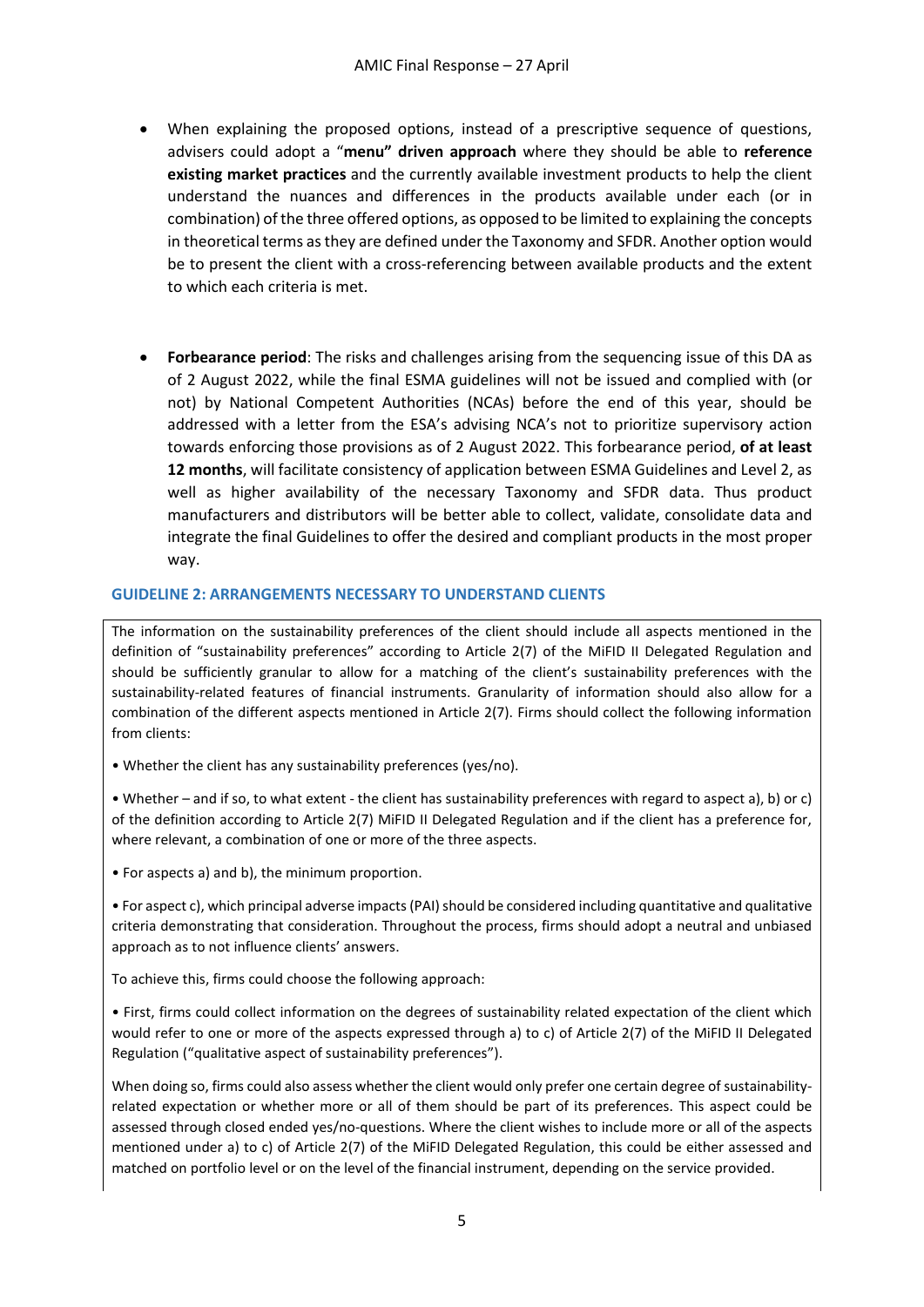When providing portfolio management or investment advice (with or without portfolio approach) the firm could also ask the client to what extent financial instruments according to a) to c) should be included in client's investment/portfolio.

• Firms could, as a second step, also collect information on whether the client's sustainability preferences with regard to b) and c), if any, have a focus on either environmental, social or governance criteria or a combination of them or whether the client does not have such a focus.

• As a third step, firms could collect information on the client's preferences in terms of the "minimum proportion" as mentioned in a) and b) if the client requested to include these financial instruments in the investment. Where a firm decides to collect this information not in terms of particular percentage but by ranges or sizes, these ranges should be presented in a neutral way to the client and should be sufficiently granular.

• In case the client wishes to include a financial instrument that considers PAI, the information collected should cover the PAI and qualitative and quantitative elements mentioned under c). Firms could test the client's preferences and appetite for PAI integration with regard to the families of PAI indicators as whole, based on a possible focus of the client on environmental, social or governance aspects, using the categories presented in the SFDR RTS (instead of an approach based on each PAI indicator) such as emissions, energy performance, water & waste, etc.

A qualitative evaluation could then be initiated for each category that is important/key for the client or not. This qualitative evaluation could be based on the approaches in which products consider PAI (e.g. exclusion strategies / controversies policies / voting and engagement policies).

• Firms should have policies and instructions for their client-facing staff in place for situations where clients answer that they do have sustainability preferences but do not state a preference with regard to any of the specific aspects mentioned under a) to c) or with regard to a minimum proportion. For example, the firm could consider any of the aspects under a) to c) or a combination thereof and could consider that it is not bound by any minimum proportion of sustainability-related expectation for the purpose of conducting the suitability assessment. Where firms make use of this possibility, they should inform the client about their choice and the level of the sustainability-related expectation of the product and document in the suitability report the client's choice not to further specify the sustainability preferences.

Firms should ensure the same level of granularity of information is collected on the client's sustainability preferences when providing portfolio management or investment advice with a portfolio approach. The client's sustainability preferences should be collected with regard to the portfolio (whereas the possibility of specific individual instructions remains, e.g. if a client asks for specific ESG-related products in the portfolio). Firms should therefore ask the client which part of the portfolio (if any) the client wants to be invested in products meeting the client's sustainability preferences. Where firms work with model portfolios that combine some or all of the criteria listed under paragraph 25 above, these model portfolios should allow for a granular assessment of the client's preferences and should not be translated into a questionnaire that pushes the client into a certain combination of the criteria that would not meet the client's sustainability preferences (i.e. all preferences need to be asked for and matched with the sustainability-related features of the model portfolio).

*Q3. Do you agree with the suggested approach on the arrangements necessary to understand clients and specifically with how the guideline has been updated to take into account of the clients' sustainability preferences? Please also state the reasons for your answer. Are there other alternative approaches, beyond the one suggested in guideline 2, that you consider compliant with the MiFID II requirements and that ESMA should consider? Please provide examples and details.* 

The suggested approach assumes clarity on all three concepts and product availability for each concept. There are several factors which impede the ability of firms to appropriately communicate with clients and to offer suitable products which have been highlighted in Q2.

Concerning the specific detail highlighted in Guideline 2: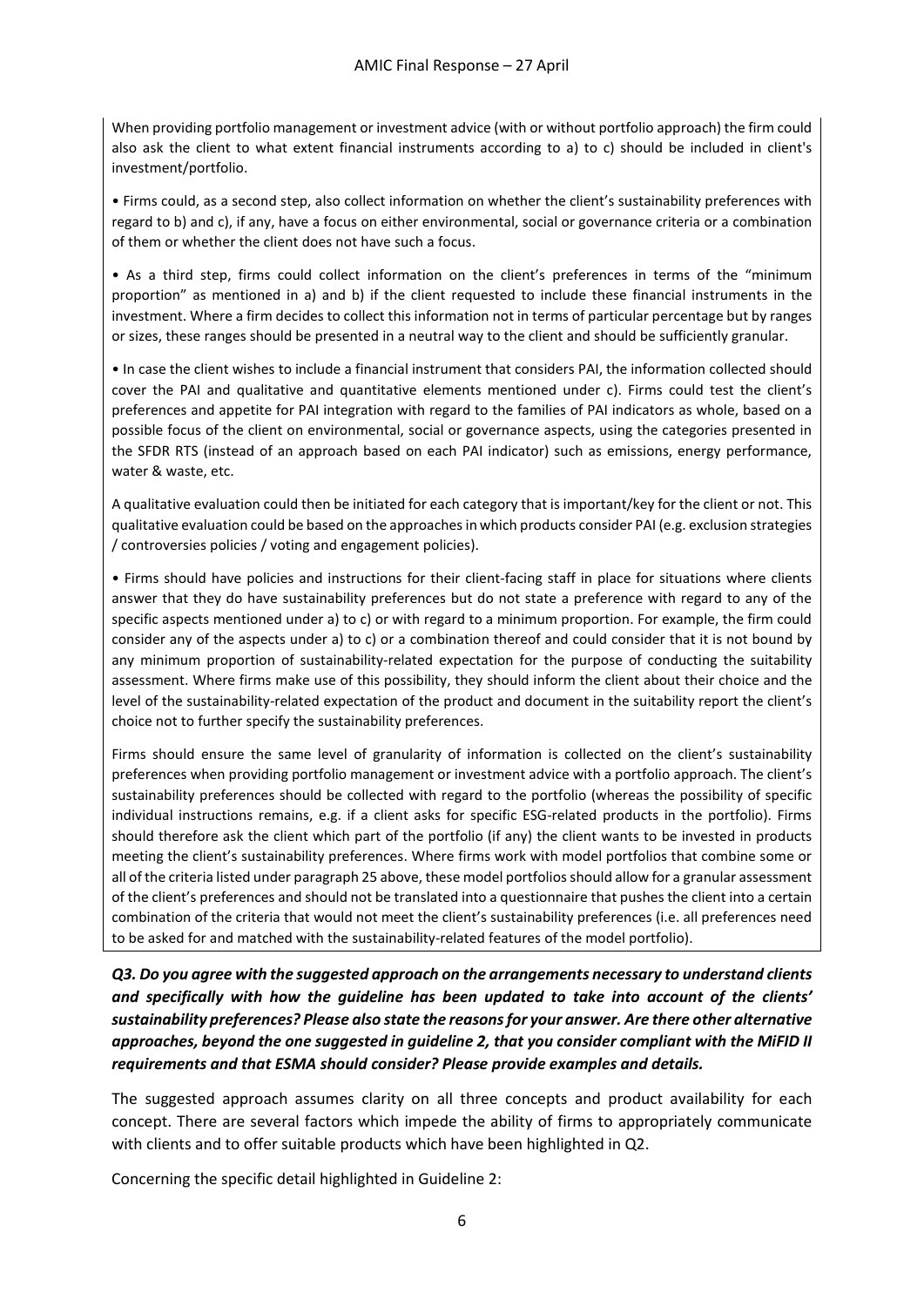- Paragraph 25: This paragraph insists on granularity as if it should be additional to all aspects mentioned in the definition of sustainability preferences in the MiFID DA. The guidelines should not add more granularity than required, more particularly in the context where clients have to self-assess their preferences on criteria they hardly understand and will need time to have explained.
- Paragraph 25, bullet point 2: there is an issue about the articulation between "to what extent" (in case of criteria a and b) and the sentence in para.27 requiring that "Firms should therefore ask the client which part of the portfolio (if any) the client wants to be invested in products meeting the client's sustainability preferences". This double request may be quite complicated to implement and also to be understood by the client.
- Paragraph 25, bullet point 4: On PAI, the guidelines indicate that "qualitative AND quantitative elements" should be used to demonstrate the consideration of PAI whereas the MIFID DA mention "qualitative OR quantitative elements". The guidelines should be modified to align which the Article 2(7) MIFID II DA wording.
- Paragraph 26, bullet point 1: When collecting information on the degrees on sustainabilityrelated expectations of the clients, we must anticipate the case of clients expectations that go beyond the minimum options provided in a) to c). We would advise replacing the wording "more or all" with "one or more" which would limit the scope thus reducing ambiguity, and avoiding letting clients raise other criteria beyond a, b or c. Firms generally should be allowed to not react to such a request of additional granularity from the client, as it would be in practice very difficult and burdensome to apply, it may lead to a huge number of combinations that would not bring real value for end-clients (and actually may end up as not diversified enough to be suitable).
- Paragraph 26, bullet point 2: in respect to the client being asked on whether their preferences focus on E,S or G criteria. The reference to "G" is problematic as this does not exist under Article 2 (17) of the SFDR (only reference to E and S). In addition, the Taxonomy exists only today for E and maybe will develop for social aspects in the future. We would recommend removing the explicit reference to the governance aspect which is a transversal one embedded in the E and S criteria. Beyond that, the MIFID delegated acts on ESG preferences do not make reference to the E, S and G criteria. The proposed guidelines go beyond the MIFID delegated acts on this point.
- Paragraph 26, bullet point 3: on minimum proportion, we welcome the flexibility to collect this information by ranges or sizes as opposed to particular percentages. We understand the desire for the ranges to be sufficiently granular, but we would welcome the ability for the advisor to have the flexibility to inform the client, when presenting the ranges if they represent high/moderate/low alignment to reflect the current market reality (e.g 10% Taxonomy alignment is a high alignment in today's market). Clients are likely to be very ambitious when presented with ranges so the added context of the state of play of the market will help manage their expectations and inform their options.
- Paragraph 26, bullet point 4: we welcome the reference to "families of PAIs" instead of a PAI by PAI approach (as referred to in the 4th bullet point of para.26). However, flexibility should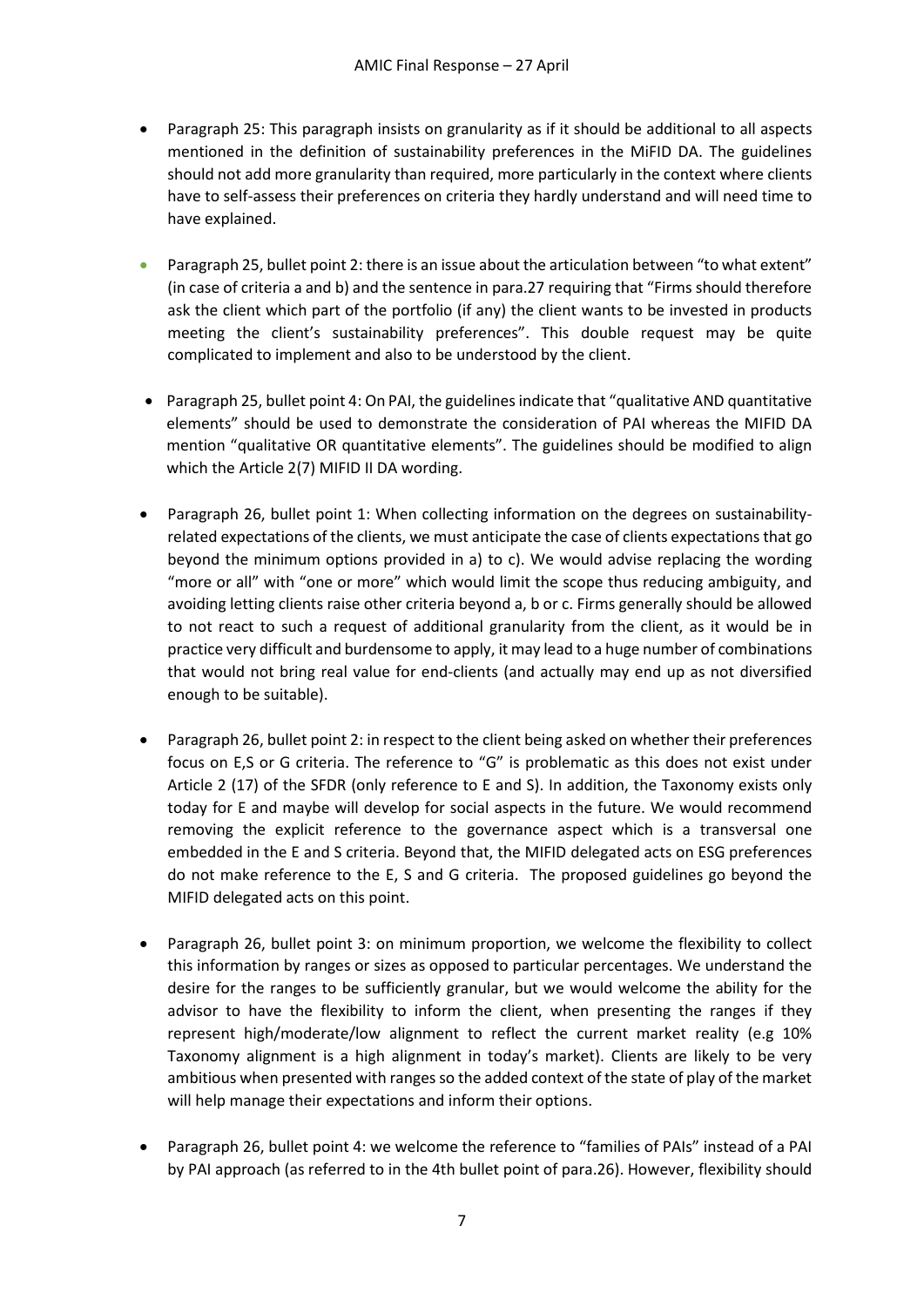be left on the definition of these families with no reference as such to the SFDR PAI determination. We would recommend removing the reference "using the categories presented in the SFDR RTS" from this bullet point. The guidelines should allow firms to have flexibility in tailoring their explanations based on their clients' sophistication and existing knowledge and experience.

However, other than risk of confusion by introducing assessments on new technical concepts, the biggest challenges in implementing this DA are linked to the regulations which are not yet fully adopted or implemented and thus have not yet been operationalised by the concerned market participants. Hence the necessary disclosures/reports and products are not yet available as highlighted in Q2 and a forbearance period would help for effective and satisfactory implementation.

When explaining the proposed options, instead of a prescriptive sequence of questions, advisers could adopt a "menu" driven approach where they should be able to reference existing market practices and the currently available investment products to help the client understand the nuances and differences in the products available under each of the three offered options, as opposed to be limited to explaining the concepts in theoretical terms as they are defined under the Taxonomy and SFDR. Presenting cross-referencing between available products and the extent to which each criteria is met is another solution to avoid unintended consequences.

# *Q4. Do you believe that further guidance is needed to clarify how firms should assess clients' sustainability preferences?*

No further formal guidance is necessary and in fact we would prefer more flexibility in the assessment process as outlined in Q2 and Q3. As the regulatory framework is still in development and incomplete, it is important to allow the industry to adjust and to provide sufficient flexibility for market practices to emerge which may in turn influence further formal guidance, or ESMA Q&As. Flexibility is critical in light of how suitability preferences are extremely diverse and it is not possible to meet every single set of preferences with a product.

EIOPA have recognised the limits in the formal drafting of Guidelines in facilitating understanding and will consider the possibility of developing more user-friendly guides/tools for both firms and consumers to facilitate the sales process. This is an interesting proposal as although more prescriptive formal guidance is not suggested at this point, as the industry understanding matures, there may be a role for supplementary guidance to harmonise best practices that may emerge.

# *Q5. Where clients have expressed preference for more than one of the three categories of products referred to in letters a), b) or c) of the definition of Article 2(7) of the MiFID II Delegated Regulation, do you think that the Guidelines should provide additional guidance about what is precisely expected from advisors when investigating and prioritizing these simultaneous / overlapping preferences?*

In parallel to explaining the categories of products referred to in options a)-c), the distributors could present a table of products already available which match the defined criteria and highlight, among the products which meet each of the criteria where the client has expressed a preference, where there are possible combinations of such criteria. Combinations could then be at the choice of the client for a given transaction (e.g. purchase of an instrument, or new portfolio agreement) based on the indication of product availability i.e what is possible.

Otherwise it would not be manageable. There are so many possible combinations, exacerbated by the granularity in terms of qualification and quantification, that it is very unlikely all combinations can be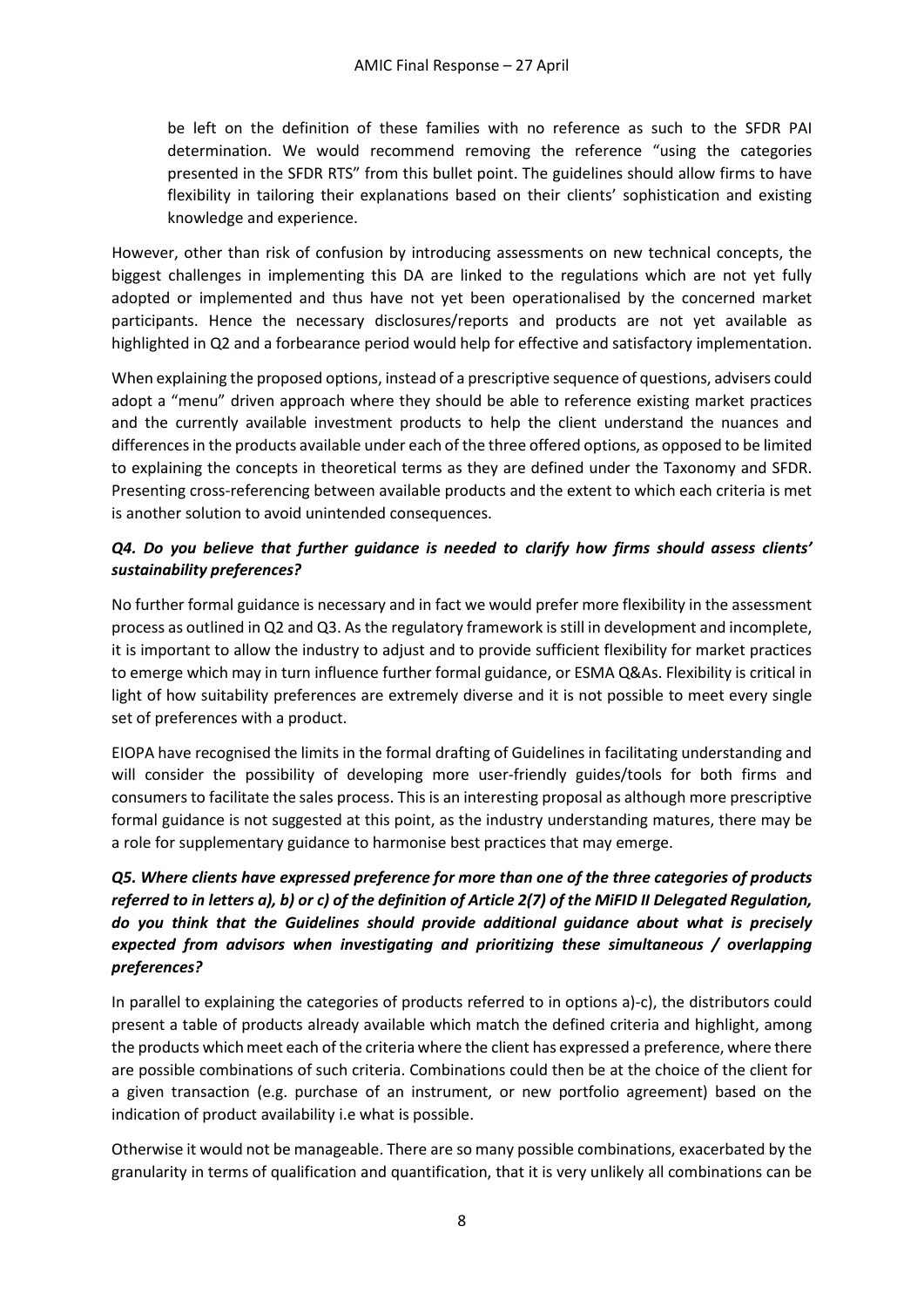met by a product (more particularly at a single instrument level). Also, combinations could involve some diversification issues: the more granular and specific the combination, the less diversified the product/portfolio may be and therefore the less suitable it may be. As indicated in the guidelines (paragraph 25), combinations can only be made "where relevant".

Therefore, preferences in terms of combinations should not be made "ex nihilo" but should rather be understood and determined in line with the market reality in terms of product availability.

## *Q6. Do you agree with the proposed approach with regard to the assessment of ESG preferences in the case of portfolio approach? Are there alternative approaches that ESMA should consider? Please provide possible examples.*

We generally agree to applying the same approach for collecting client preferences regarding portfolio management or investment advice with a portfolio approach. Our comments regarding client preferences and assessment in our response to ESMA's consultation should therefore also apply in case of portfolio approach.

#### **GUIDELINE 5: UPDATING CLIENT INFORMATION**

With regard to the sustainability preferences of a client, this information should be updated - for ongoing relationships - through the next regular update of client information or during the first meeting with the client/the first investment advice following the entry into-application of Commission Delegated Regulation 2021/1253.

### *Q7. Do you agree with the suggested approach on the topic of 'updating client information'? Please also state the reasons for your answer.*

Yes we agree with the approach and are supportive specifically on the suggestion that the profiles will only be updated at the next regular update and not on the DA implementation date. We would also suggest deleting "first meeting" as this is too vague.

It should also be recognised that initially clients may not be willing or feel ready to select sustainability preferences given they have limited time to develop their understanding and given data gaps and misalignment of various implementation timelines.

### **GUIDELINE 7: ARRANGEMENTS NECESSARY TO UNDERSTAND INVESTMENT PRODUCTS**

Firms should adopt robust and objective procedures, methodologies and tools that allow them to appropriately consider the different characteristics, including sustainability factors, and relevant risk factors (such as credit risk, market risk, liquidity risk, …) of each investment product they may recommend or invest in on behalf of clients. This should include taking into consideration the firm's analysis conducted for the purposes of product governance obligations.

In this context, firms should carefully assess how certain products could behave under certain circumstances (e.g. convertible bonds or other debt instruments subject to the Bank Recovery and Resolution Directive which may, for example, change their nature into shares). Considering the level of 'complexity' of products is particularly important, and this should be matched with a client's information (in particular regarding their knowledge and experience). Although complexity is a relative term, which depends on several factors, firms should also take into account the criteria and principles identified in MiFID II, when defining and appropriately graduating the level of complexity to be attributed to products for the purposes of the assessment of suitability.

When considering the sustainability factors of products in view of the subsequent matching with the client's sustainability preferences, firms could, for example, rank and group the financial instruments included in their product range in terms of: i) the proportion invested in economic activities that qualify as environmentally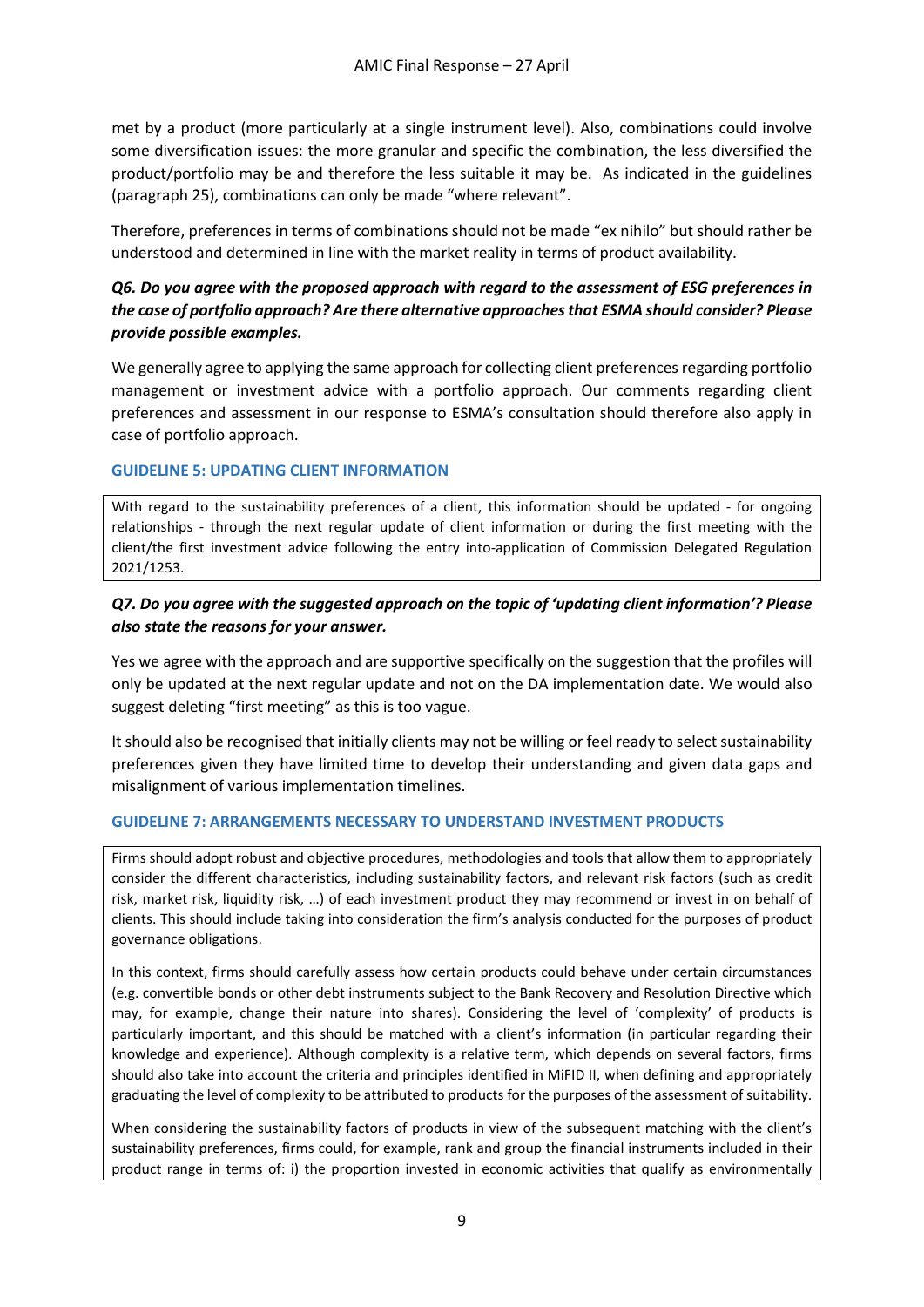sustainable (as defined in Article 2, point (1), of Taxonomy Regulation); ii) the proportion of sustainable investments (as defined in Article 2, point (17), of SFDR); iii) the consideration of principal adverse impacts. Such grouping should also be consistent with the firm's analysis conducted for the purposes of product governance obligations. Firms are reminded that a grouping of financial instruments for the purpose of the suitability assessment cannot replace the collection of information from clients as described in paragraphs 25 and 26 above).

## *Q8. Do you agree with the suggested approach with regards to the arrangements necessary to understand investment products? Please also state the reasons for your answer.*

On paragraph 70, we disagree with graduating the level of complexity of the products for the purpose of the assessment of suitability. The complexity of a product defined in MiFID drives the appropriateness test in case of execution services. Apart from this, there is no agreed guidance as to what product would be more or less complex than another. Therefore, we propose the following sentences shall be removed: "In this context, firms should carefully assess how certain products could behave under certain circumstances (e.g. convertible bonds or other debt instruments subject to the Bank Recovery and Resolution Directive which may, for example, change their nature into shares). Considering the level of 'complexity' of products is particularly important, and this should be matched with a client's information (in particular regarding their knowledge and experience). Although complexity is a relative term, which depends on several factors, firms should also take into account the criteria and principles identified in MiFID II, when defining and appropriately graduating the level of complexity to be attributed to products for the purposes of the assessment of suitability".

On paragraph 71, it must be noted that there will be overlap between these categories as one product classified in categories (a) for example could also match with categories (b) and/or (c). It is important that these categories are not exclusive from each other, which should facilitate the offering of products that fit with the clients' sustainable preferences. Any grouping ultimately should not limit the range of products that can be offered to one client depending on his/her preferences.

## *Q9. Do you believe that further guidance is needed to clarify how firms should take into consideration the investment products' sustainability factors as part of their policies and procedures? Please also state the reason for your answer.*

No further guidance needed.

### **GUIDELINE 8: ARRANGEMENTS NECESSARY TO ENSURE THE SUITABILITY OF AN INVESTMENT**

Sustainability preferences should only be addressed once the suitability has been assessed in accordance with the criteria of knowledge and experience, financial situation and other investment objectives. Once the range of suitable products has been identified following this assessment, in a second step the product or, with regard to portfolio management or investment advice with a portfolio approach, investment strategy that fulfils the client's sustainability preferences should be identified.

Where a firm intends to recommend a product that does not meet the initial sustainability preferences of the client in the context of investment advice as referred to in Recital 8 of the MiFID II Delegated Regulation, it can only do so once the client has adapted his/her sustainability preferences. The firm's explanation regarding the reason to resort to such possibility as well as the client's decision should be documented in the suitability report.

Firms are reminded that this possibility only refers to the sustainability preferences and that with regard to the other criteria of the suitability assessment, the product has to meet the client profile and otherwise shall not be recommended as stated in Article 54(10) of the MiFID II Delegated Regulation.

With regards to the possibility for the client to adapt the sustainability preferences referred in Article 54(10) of the MiFID II Delegated Regulation, firms are reminded that this possibility **should not be the standard**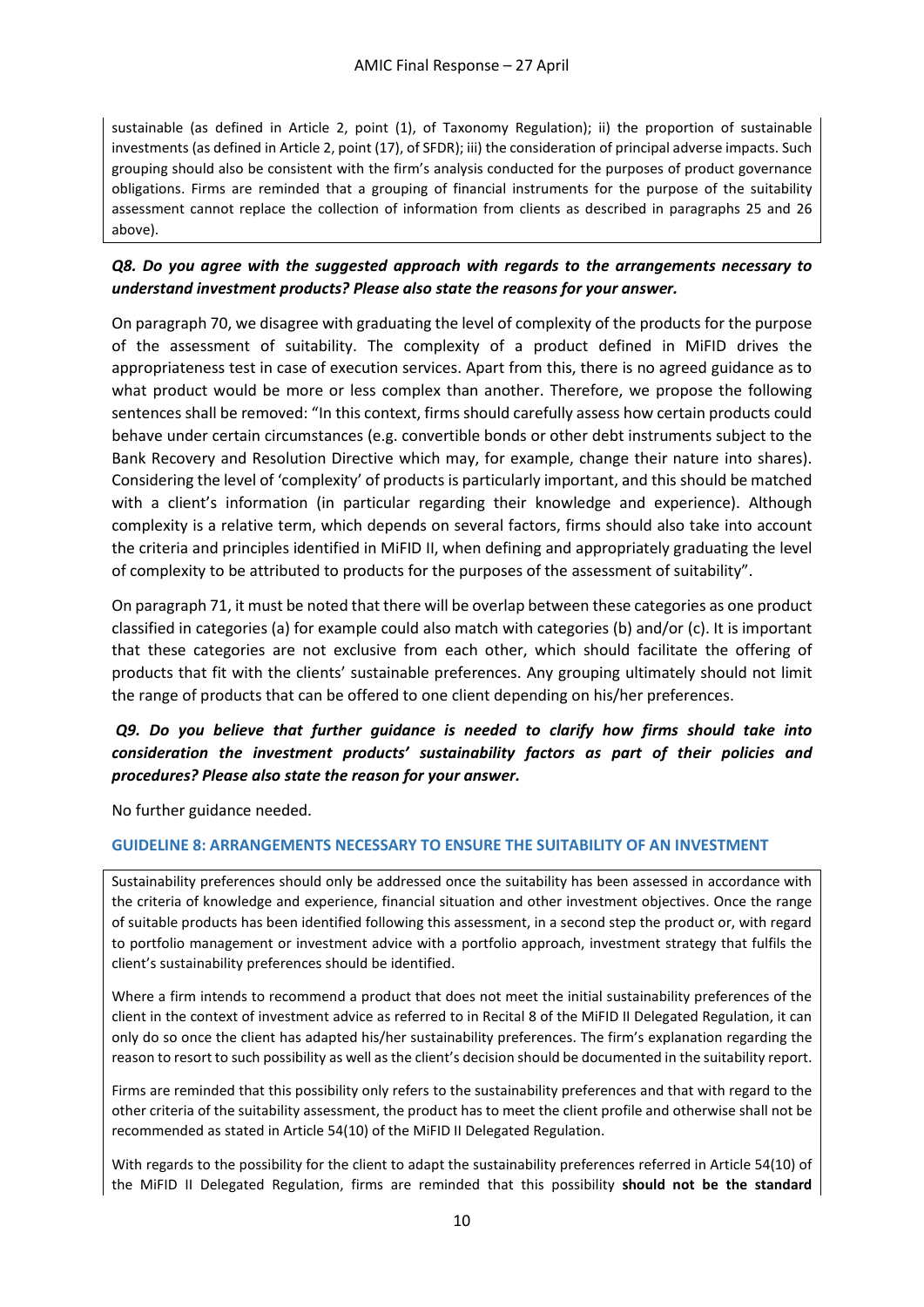**procedure**. Where a client adapts the sustainability preferences, this adaption should only refer to the suitability assessment/investment advice in question and not to the client's profile in general. In case of investment advice, it should also be documented in the suitability report and be subject to the regular monitoring procedures.

In case of portfolio management, the client's sustainability preferences**, including the minimum proportion that shall be invested in sustainable investments, need to be collected and assessed when agreeing on the mandate and the investment strategy**. If the firm cannot meet those preferences, it should discuss this with the client when agreeing on the mandate in which the investment strategy is defined and ask the client to adapt his/her preferences. The decision of the client should be documented. When providing ongoing investment advice with a portfolio approach, firms should assess the client's sustainability preferences including the minimum proportion when conducting the initial suitability assessment. Then the firm should monitor whether those preferences are still met or not at portfolio level and issue appropriate recommendations as the case may be. In case of portfolio management or ongoing investment advice with a portfolio approach, if the client adapts the sustainability preferences after the initial suitability assessment, firms should evaluate the impact of this change and whether this triggers a rebalancing of the portfolio.

Where a client does not answer the question whether it has sustainability preferences or **answers "no**", the firm may consider this client as "sustainability-neutral" and recommend products both with and without sustainability-related features. The firm's product offer should be documented and explained to the client with a mention of the products/portfolio's sustainability features.

If the client states that he/she has sustainability preferences, and the firm does not have any products with sustainability related factors available, this should also be documented in the suitability report.

# *Q10. Do you agree with the additional guidance provided regarding the arrangements necessary to ensure the suitability of an investment concerning the client's sustainability preferences? Please also state the reasons for your answer.*

We agree that sustainable preferences should not prevail over other suitability criteria as defined today under MIFID 2. However we consider that the two-step approach presented in the guidelines is not relevant as it would result in conducting two suitability assessments with the client. This would be quite long and burdensome for the client and also quite confusing. The guidelines should be amended on this part to allow for a more relevant client journey.

As mentioned in response to previous questions, we are not in favour of a general approach that would lead to the absence of products matching with the client's sustainable preferences. This could be very discouraging for the client and lead to a wrong perception on the availability of sustainable products. In the end, the guidelines could have counterproductive consequences. We consider that the guidelines should permit more interactions between the clients and the distributors instead of an imposed self-assessment approach by the client who would not be sufficiently well informed in terms of existing offering and options available.

# *Q11. Do you agree with the approach outlined with regards to the situation where the firm can recommend a product that does not meet the client's preferences once the client has adapted such preferences? Do you believe that the guideline should be more detailed? Please also state the reasons for your answer.*

We welcome the ability for clients to adapt their sustainability preferences, but in order to avoid the onerous exercise between the client and adviser, the client's expectations on product availability should be managed upfront where the adviser can inform the client of the current limited product availability as explained in the responses to Q2 and Q3. This would help the client make a better informed decision when considering their sustainability preferences from the start and reduce the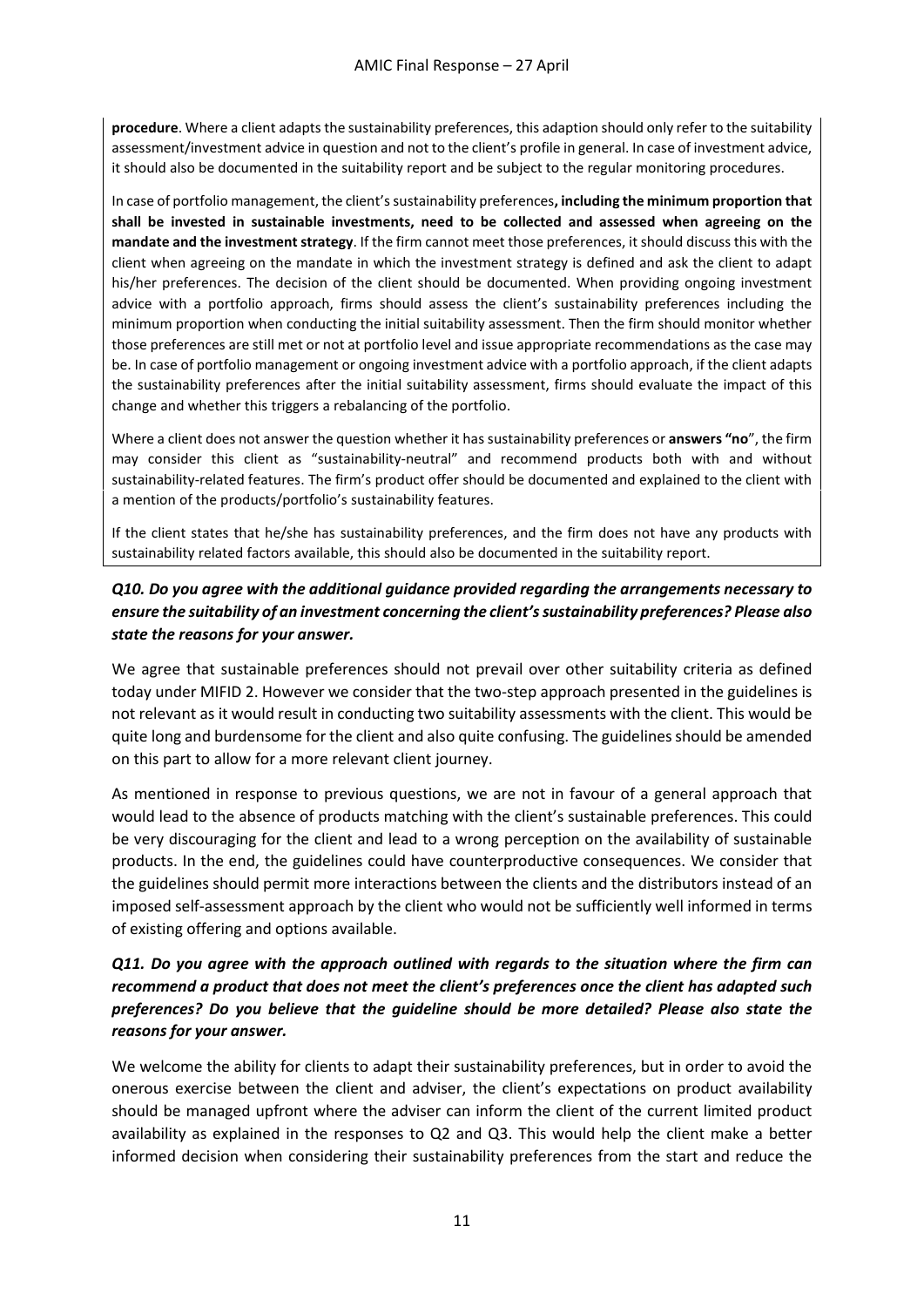risks of greenwashing. Overall the guidelines need to be more flexible in allowing more interactions between the clients and distributors as highlighted in response to the previous Q10.

We do not think that this guidance should be more detailed. In fact, we question whether the reference to documenting decisions in this section is needed (end of paragraphs 80, 81, first paragraph 82, second sentence paragraph 83).

Guideline 8 paragraph 81: Regarding the possibility for the client to adapt their sustainability preferences without it being standard procedure: the narrow scope of existing products on offer matching the options proposed would make the necessity to adapt preferences an operationally standard procedure. We would thus recommend removing this reference in paragraph 81.

In addition, if adaptation of sustainable preferences is needed on a too frequent basis, this could be detrimental to the perception of the role of and added-value provided by advisors. This could lead investors to turn to non-advised financial services as RTO while they need to be properly informed on these totally new sustainable concepts and criteria for making the most relevant investment decisions (i.e. in accordance with their risk profile and expectations).

# *Q12. Do you agree with the approach outlined with regards to the situation where the client makes use of the possibility to adapt the sustainability preferences? Please also state the reasons for your answer.*

See our response to Q.11.

# *Q13. Could you share views on operational approaches a firm could use when it does not have any financial instruments included in its product range that would meet the client's sustainability preferences (i.e. for the adaptation of client's preferences with respect to the suitability assessment in question/to the particular transaction and to inform the client of such situation in the suitability report)?*

See our response to Q.11 and Q.12.

# *Q14. Do you agree with the proposed approach for firms to be adopted in the case where a client does not express sustainability preferences, or do you believe that the supporting guideline should be more prescriptive? Please also state the reasons for your answer.*

We agree with the proposed approach in the case where a client does not express sustainability preferences except on one item: "The firm's product offer should be documented and explained to the client (…)" should be replaced by "the products recommended by the firm should be documented and explained to the client (…)". Obviously, the firm shall not provide information on all the referenced products but on the products with or without sustainability features that suit the client knowledge, risk appetite, etc.

*Q15. Do you agree with the proposed approach with regard to the possibility for clients to adapt their sustainability preferences in the case of portfolio approach? Do you envisage any other feasible alternative approaches? Please provide some possible examples.* 

See response to Q11.

*Q16. What measures do you believe that firms should implement to monitor situations where there is a significant occurrence of clients adapting their sustainability preferences? What type of initiatives do you envisage could be undertaken to address any issues detected as a result of this monitoring activity?*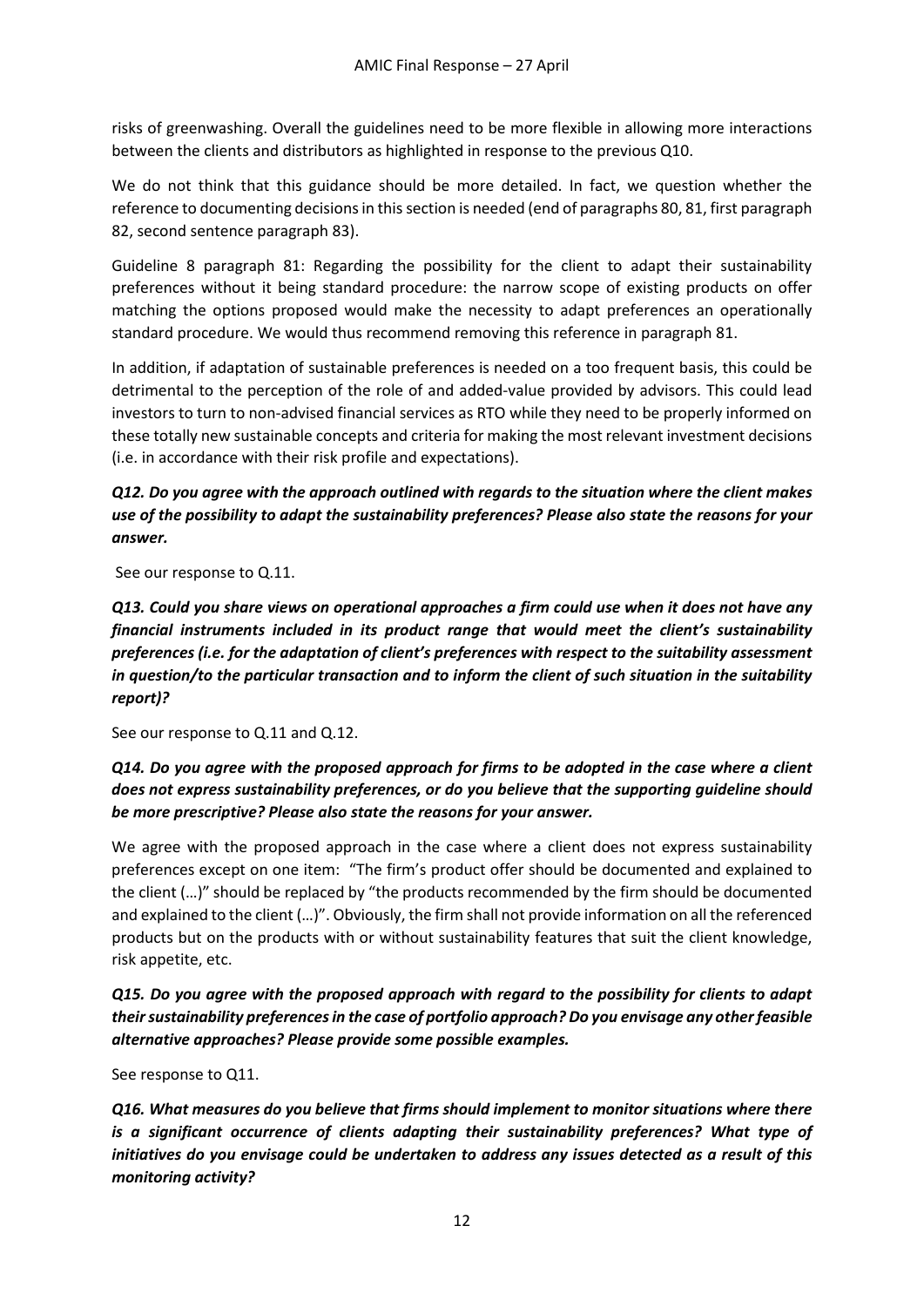See our response to Q12. Given that we expect, particularly in the first years as the sustainable product universe grows, for it to be standard procedure that clients will be adapting their sustainability preferences on a regular basis. As this is a rapidly evolving situation, we do not think it is appropriate (nor proportionate) that any additional measures are implemented at this time to monitor these situations.

If the guidelines are explicit in allowing firms to explain to their customers the issues arising with the Taxonomy Regulation, lack of data and wider market context highlighted in previous questions, then the instances of clients having to adapt their sustainability preferences will be less than if the guidance does not refer to discussing such market context with clients.

#### **GUIDELINE 10: COSTS AND BENEFITS OF SWITCHING INVESTMENTS**

When providing investment advice, a clear explanation of whether or not the benefits of the recommended switch are greater than its costs should be included in the suitability report the firm has to provide to the retail client before the transaction is made.

## *Q17. Do you agree with the proposed amendment to supporting guideline 10? Please also state the reasons for your answer.*

We are concerned about how sustainability features would be considered (how is the benefit assessed if there is a switch from one sustainability preference to another?) and suggest they can be excluded from a cost/benefits analysis.

#### **GUIDELINE 11: QUALIFICATIONS OF FIRM STAFF**

Staff giving investment advice or information about financial instruments, structured deposits, investment services or ancillary services to clients on behalf of the firm (including when providing portfolio management) must possess the necessary knowledge and competence required under Article 25(1) of MiFID II (and specified further in ESMA Guidelines for the assessment of knowledge and competence, including with regard to the suitability assessment. Staff should also have the necessary knowledge and competence with regard to the criteria of the sustainability preferences as specified in Article 2(7) of the MiFID II Delegated Regulation and be able to explain to clients the different aspects in non-technical terms. To that effect, firms should give staff appropriate trainings.

## *Q18. Do you agree with the additional guidance regarding to the qualification of firms' staff or do you believe that further guidance on this aspect should be needed? Please also state the reasons for your answer.*

We agree in principle that advisory staff need to have the necessary knowledge and competence with regard to the criteria of the sustainability preferences. As highlighted in Q2, explanation to clients "In non-technical terms" should mainly be addressed to retail clients and the assessment approach should allow the flexibility for distributors to tailor their approaches to the different client segments.

However, as outlined in responses to Q2 and Q3, the different aspects and criteria of the relevant regulations have not yet been finalised and are subject to interpretation, which is a significant barrier in the ability to explain these concepts and puts the staff at risk of misinforming and confusing clients. Firms should be allowed to mention that some regulations are still in the final adoption process and that this has some impact on the scope of available products.

No formal further guidance is necessary on this aspect. Investment firms providing product information and investment advice already have an obligation to ensure their staff have an adequate level of skills, knowledge and expertise. We agree that investment firms should implement training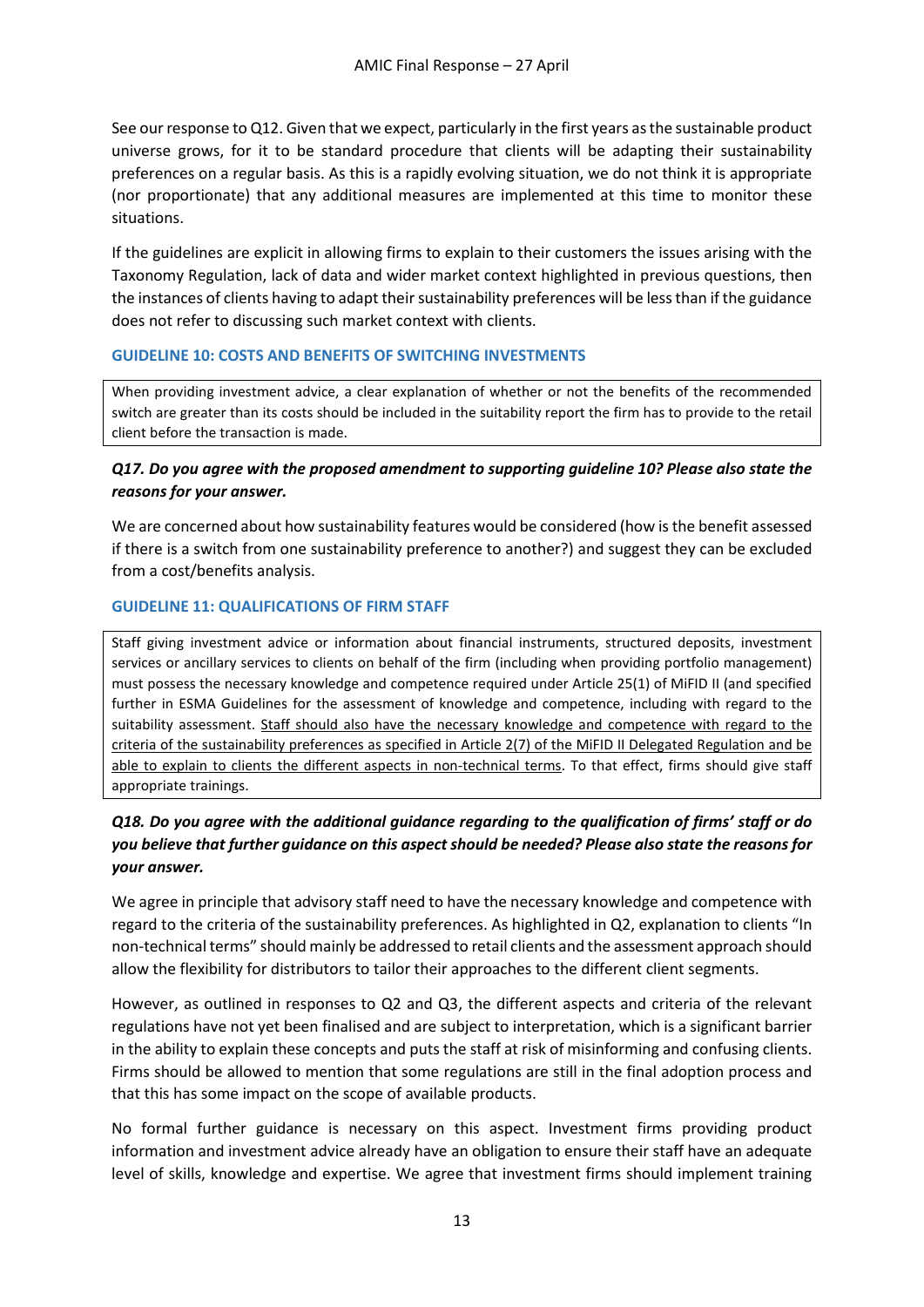programs to ensure their staff also understand sustainability preferences and can provide clients with clear explanations and information on the topic. Assessment of their knowledge and expertise on the matter should form part of the initial and ongoing competency assessments run by investment firms. What would be most helpful is for ESMA to confirm that investment firms can deviate from using the existing legal definitions when introducing and explaining sustainability preferences to clients.

#### **GUIDELINE 12: RECORD-KEEPING**

Therefore, a firm is required to record all relevant information about the suitability assessment, such as information about the client (including how that information is used and interpreted to define the client's risk profile), and information about financial instruments recommended to the client or purchased on the client's behalf, as well as the suitability report provided to clients. Those records should include:

• any changes made by the firm regarding the suitability assessment, in particular any change to the client's investment risk profile;

• the types of financial instruments that fit that profile and the rationale for such an assessment, as well as any changes and the reasons for them.

• The situations where a client's sustainability preferences are adapted in accordance with Article 54(10) of the MiFID II Delegated Regulation, including a clear explanation of the reasons for such adaption.

### *Q19. Do you agree on the guidance provided on record keeping? Please also state the reasons for your answer.*

The requirement of compulsory information keeping regarding the suitability assessment and suitability reports should be made lighter in case of non-retail clients.

#### **QUESTIONS NOT RELATED TO SPECIFIC PROVISIONS**

## *Q20. Do you agree on the alignment of the two sets of guidelines (where common provisions exist for the assessment of suitability and appropriateness)? Please also state the reasons for your answer.*

#### *Q21. Do you have any further comment or input on the draft guidelines?*

The risks and challenges arising from the sequencing issue of this DA as of 2 August 2022, can be addressed with a no action letter from the ESAs advising NCAs to not prioritize supervisory action towards enforcing those provisions as of 2 August 2022. As highlighted in previous questions, this forbearance period will:

- Avoid the double implementation difficulties arising from the final guidelines being published only after the 2 August application date and facilitate consistency of application between ESMA Guidelines and Level 2,
- Ensure wider product availability as the full data set of the necessary Taxonomy and SFDR data which will only become available as of 1 January 2025.

Alternatively, an implementation period of twelve months would allow the industry to adapt for the application of the SFDR RTS more detailed disclosure requirements to come into effect and for the first taxonomy alignments of corporate companies to be made public.

### *Q22. Do you have any comment on the list of good and poor practices annexed to the guidelines?*

N/A